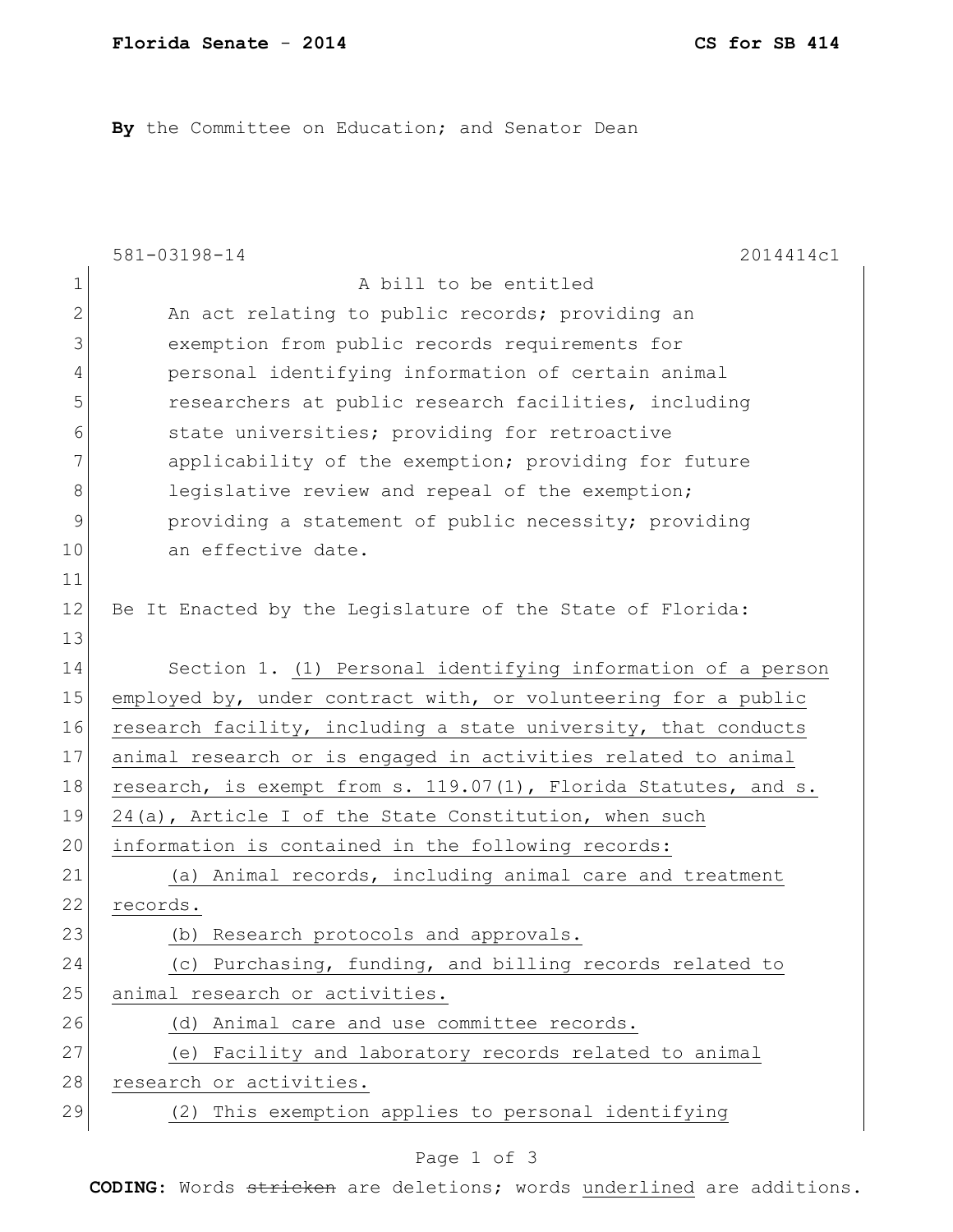581-03198-14 2014414c1 30 information as described in subsection (1) held by a public 31 research facility, including a state university, before, on, or 32 after the effective date of this exemption. 33 (3) This section is subject to the Open Government Sunset 34 Review Act in accordance with s. 119.15, Florida Statutes, and 35 shall stand repealed on October 2, 2019, unless reviewed and 36 saved from repeal through reenactment by the Legislature. 37 Section 2. The Legislature finds that it is a public 38 necessity that personal identifying information of a person who 39 is employed by, under contract with, or volunteering for a 40 public research facility, including a state university, that 41 conducts animal research or is engaged in activities related to 42 animal research, be made exempt from s. 119.07(1), Florida 43 Statutes, and s. 24(a), Article I of the State Constitution. The 44 Legislature also finds that it is a public necessity that this 45 exemption apply to such personal identifying information held by 46 a public research facility, including a state university, 47 before, on, or after the effective date of the exemption. The 48 Legislature finds that the release of such personal identifying 49 information will place such persons in danger of threats and 50 harassment as well as physical and emotional harm from those who 51 advocate against such research. University employees have been 52 harassed and threatened after animal care records that included 53 their personal identifying information were disclosed pursuant 54 to public records requests. Thus, the Legislature finds that the 55 harm and threat to such persons' safety which results from the 56 release of personal identifying information in records about the 57 animals or about the animal research outweighs any public 58 benefit that may be derived from the disclosure of the

## Page 2 of 3

**CODING**: Words stricken are deletions; words underlined are additions.